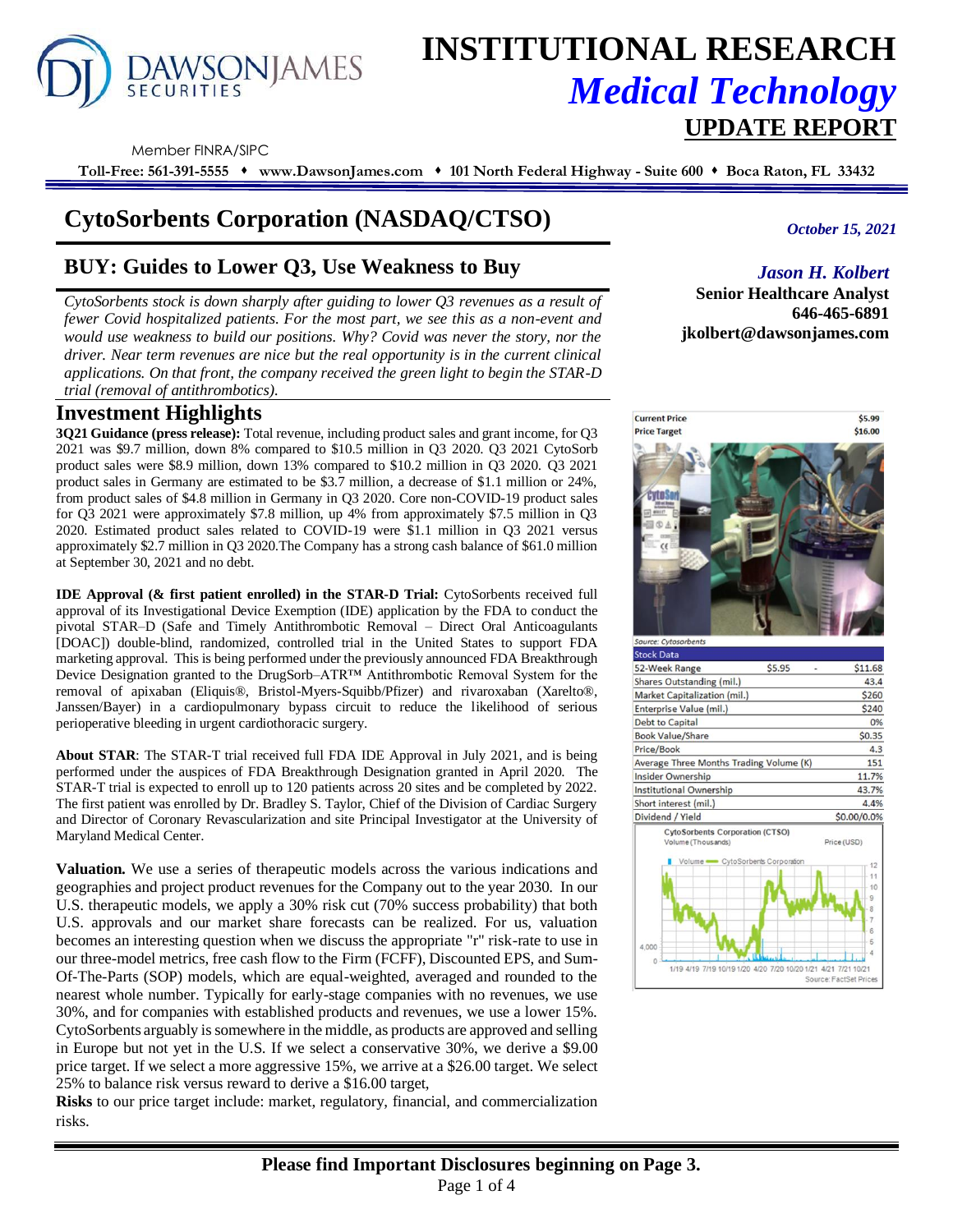

#### **Exhibit 1. Income Statement**

| <b>Exhibit 1. Income Statement</b>                                                         |                  |                  |                  |                  |                  |                  |                  |                  |                  |                  |                  |                  |                           |                  |                  |                  |                  |                  |                       |                   |                   |                   |                   |                          |
|--------------------------------------------------------------------------------------------|------------------|------------------|------------------|------------------|------------------|------------------|------------------|------------------|------------------|------------------|------------------|------------------|---------------------------|------------------|------------------|------------------|------------------|------------------|-----------------------|-------------------|-------------------|-------------------|-------------------|--------------------------|
| CTSO.: Income Statement (\$000)                                                            |                  |                  |                  |                  |                  |                  |                  |                  |                  |                  |                  |                  |                           |                  |                  |                  |                  |                  |                       |                   |                   |                   |                   |                          |
| .: YE December 31                                                                          | 2019A            | 1020A            | 2Q20A            | 3Q20A            | 4Q20A            | 2020A            | 1Q21A            | 2Q21A            | 3Q21E            | 4Q21E            | 2021E            | 1Q22E            | 2Q22E                     | 3Q22E            | 4Q22E            | 2022E            | 2023E            | 2024E            | 2025E                 | 2026E             | 2027E             | 2028E             | 2029E             | 2030E                    |
| Revenue:                                                                                   |                  |                  |                  |                  |                  |                  |                  |                  |                  |                  |                  |                  |                           |                  |                  |                  |                  |                  |                       |                   |                   |                   |                   |                          |
| CytoSorb Direct Sales (Germany, Austria, Switzerland)<br>CytoSorb Distributor (Rest of EU) | 22,766           | 5.050<br>2,350   | 5.500<br>2,800   | 6,930<br>2,497   | 8.127<br>2,593   | 25,607<br>10,240 | 7.000<br>3,098   | 8,214<br>3,100   | 6,000<br>3,700   | 6,000<br>1,500   | 27,21<br>11,398  | 9,391<br>3,103   | 9.799<br>3,238            | 10.61<br>3,508   | 11,024<br>3,643  | 40,829<br>13,492 | 55,237<br>27,297 | 84,070<br>41,422 | 99,520<br>55,871      | 115,405<br>70,651 | 131,735<br>85,766 | 148,520<br>86,763 | 150,699<br>87,771 | 150,699<br>87,771        |
| CytoSorb (Cardiac surgery EU)<br>CytoSorb (Cardiac surgery US)                             |                  | 710              | 1.160            | 780<br>$\sim$    | 770<br>. .       | 3,420<br>$\sim$  |                  |                  |                  | $\sim$           |                  | 2.120            | 2,212                     | 2,397            | 2.489            | 9,218<br>$\sim$  | 11,604           | 14,022<br>21,899 | 16,474<br>27,593      | 16,589<br>66,755  | 16,705<br>67,290  | 16,822<br>67,829  | 16,940<br>68,373  | 16,940<br>68,373         |
| CytoSorb (sepsis US)<br>VetResQ                                                            |                  | 45               | 60               | 39               | $\Lambda$ 1      | 185              | 45               | 46               | 46               | 52               | 194              | 47               | $\Delta$                  | 53               | 55               | 204              | 45,37<br>214     | 92,302<br>225    | 187,755<br>236        | 200,508           | 223,353           | 246,919           | 271,225           | 271,225                  |
| Other Sales<br>Total Product Sales                                                         | 22.766           | 8.155            | 9.520            | 10.246           | 11.531           | 39.452           | 10.143           | 11.360           | 9.746            | 7.552            | 38.806           | 14.661           | 15.298                    | 16.573           | 17.211           | 63.743           | 139.728          | 253.939          | 387 449               | 469,908           | 524.849           | 566.853           | 595,008           | 595,008                  |
|                                                                                            |                  |                  |                  |                  |                  |                  |                  |                  |                  |                  |                  |                  |                           |                  |                  |                  |                  |                  |                       |                   |                   |                   |                   |                          |
| Royalty (HemoDefend US)<br>Grant revenue                                                   | 2.18             | 551              | 275              | 301              | 425              | $\sim$<br>1,552  | 455              | 664              | 664              | ٠                | 1,783            |                  |                           |                  |                  | ٠                |                  |                  |                       |                   |                   |                   |                   |                          |
| Other revenue                                                                              |                  |                  |                  |                  |                  | ٠.               |                  |                  |                  |                  |                  |                  |                           |                  |                  |                  |                  |                  |                       |                   |                   |                   |                   |                          |
| <b>Total Revenue</b>                                                                       | 24.950           | 8.706            | 9.795            | 10.547           | 11.956           | 41.004           | 10.598           | 12.024           | 10.410           | 7.552            | 40.590           | 14.661           | 15.298                    | 16.573           | 17.211           | 63.743           | 139,728          | 253.939          | 387 449               | 469,908           | 524.849           | 566.853           | 595,008           | 595,008                  |
| Expenses:                                                                                  |                  |                  |                  |                  |                  |                  |                  |                  |                  |                  |                  |                  |                           |                  |                  |                  |                  |                  |                       |                   |                   |                   |                   |                          |
| Costs of Goods Sold<br>%COG                                                                | 7.36<br>25       | 2.385<br>29%     | 3,250<br>20%     | 2.890<br>28%     | 2.527<br>28%     | 11,052<br>28%    | 2.751<br>27%     | 2.710<br>27%     | 2.710<br>27%     | 2.049<br>27%     | 10,220<br>279    | 2,932<br>20%     | 3,060<br>20%              | 3.315<br>20%     | 3.442<br>20%     | 12.749<br>20%    | 27,946<br>209    | 50.788<br>20%    | 77,490<br>20%         | 93,982<br>20%     | 104.970<br>20%    | 113.371<br>20%    | 119.002<br>20%    | 119,002<br>20%           |
| Research and Development<br>%R&f                                                           | 12.092<br>53     | 1.965<br>24%     | 2.406<br>25%     | 1,753<br>17%     | 2.685<br>23%     | 8.810<br>229     | 2,282<br>22%     | 3,699<br>33%     | 3,699<br>38%     | 2.617<br>355     | 9.691<br>25%     | 2,452<br>17%     | 2,558<br>17%              | 2,772<br>17%     | 2.878<br>17%     | 10,660<br>179    | 11,726           | 12,898<br>-59    | 14.188<br>$A^{\rm o}$ | 15,607<br>-39     | 17,168<br>з       | 18,885            | 20.773<br>-39     | 22,850<br>4 <sup>°</sup> |
| Selling, General and Administrative                                                        | 22.00            | 6.317            | 6,591            | 7,282            | 8.273            | 28.463           | 7.710            | 9,821            | 9,821            | 8,838            | 32.733           | 8,281            | 8.641<br>56% <sup>"</sup> | 9,362            | 9,722            | 36,006           | 36,726           | 37,461           | 38,210                | 38.974            | 39.753            | 40.549            | 41,360            | 42,187                   |
| %SG&<br>Legal, financial and other counseling                                              | 97<br>2.462      | 77%<br>519       | 69%<br>846       | 71%<br>580       | 729<br>1.103     | 729<br>3.048     | 76%<br>708       | 86%<br>717       | 101%<br>717      | 1175<br>823      | 84%<br>3.048     | 56%<br>701       | 732                       | 56%<br>792       | 56%<br>823       | 56%<br>3.048     | 26%<br>3.048     | 15%<br>3.048     | 10%<br>3.048          | -89<br>3.048      | 3.048             | 3.048             | 73<br>3.048       | 3.048                    |
| <b>Total Expenses</b>                                                                      | 43.924           | 11.186           | 13.093           | 12,506           | 14588            | 51.373           | 13.451           | 16.947           | 16.947           | 14.326           | 55.692           | 14.366           | 14.991                    | 16.240           | 16.865           | 62.462           | 79.445           | 104.195          | 132.936               | 151.611           | 164.939           | 175.852           | 184.182           | 187,086                  |
| Operating Income (Loss)                                                                    | (18.974          | (2,480)          | (3,298)          | (1,960)          | (2,632)          | (10, 369)        | (2,853)          | (4,923)          | (6.537)          | (6.774)          | (15, 102)        | 295              | 307                       | 333              | 346              | 1.281            | 60.283           | 149.745          | 254,513               | 318,297           | 359,910           | 391.002           | 410,826           | 407.921                  |
| Interest income (expense), net<br>Gain (loss) on foreign currency transactions             | (1.384)          | (668)            | (274)            | (261)            |                  | (1, 201)         | (10)             | (13)             | (13)             |                  |                  |                  |                           |                  |                  |                  |                  |                  |                       |                   |                   |                   |                   |                          |
| Change in warrant liability                                                                |                  | (306)            |                  | 1.381            | 1.532            | 2,607            | (1.306)          | 243              | 243              |                  |                  |                  |                           |                  |                  |                  |                  |                  |                       |                   |                   |                   |                   |                          |
| Other income (expense), net                                                                |                  |                  | 705              |                  |                  |                  |                  |                  |                  |                  |                  |                  |                           |                  |                  |                  |                  |                  |                       |                   |                   |                   |                   |                          |
| <b>Total Other Income</b>                                                                  | (1.384)          | (974)            | 431              | 1.120            | 1.534            | 1.406            | (1.316)          | 247              | 247              |                  |                  |                  |                           |                  |                  |                  |                  |                  |                       |                   |                   |                   |                   |                          |
| <b>Pretax Income</b>                                                                       | (20.358)         | (3.454)          | (2.867)          | (840)            | (1.803)          | (8.964)          | (4.168)          | (4.676)          | (6.290)          | (6.774)          | (15.102)         | 295              | 307                       | 333.             | 346              | 1.281            | 60.283           | 149.745          | 254,513               | 318,297           | 359,910           | 391.002           | 410.826           | 407.921                  |
| Income Tax Benefit (Provision)                                                             | 1.092            |                  |                  |                  | 1.127            | 1,127            | $\sim$           |                  |                  | (67)             | (1,510)          | 35               | 37                        | 40               | 4 <sup>1</sup>   | 154              | 9,042            | 26,954           | 53,448                | 76,391            | 100,775           | 129.031           | 135,573           | 134,614                  |
| <b>Tax Rate</b>                                                                            |                  |                  |                  | 8%               |                  |                  |                  | 10%              | 10%              |                  |                  | 12%              | 12%                       | 12%              | 12 <sub>1</sub>  | 12               |                  | 18               |                       | 24                |                   |                   | -22               |                          |
| <b>GAAP Net Income (Loss)</b>                                                              | (19.266)         | (3.454)          | (2.867)          | (840)            | (2.930)          | (7, 837)         | (4.168)          | (4.676)          | (6.290)          | (6.096)          | (13.592)         | 259              | 270                       | 293              | 304              | 1,127            | 51.240           | 122,791          | 201,066               | 241.906           | 259,135           | 261.971           | 275,253           | 273,307                  |
| <b>GAAP-EPS</b>                                                                            | (0.62)           | (0.10)           | (0.08)           | (0.02)           | 0.00             | (0.20)           | (0.10)           | (0.11)           | (0.15)           | (0.14)           | (0.49)           | 0.01             | 0.01                      | 0.01             | 0.01             | 0.03             | 1.17             | 2.80             | 4.57                  | 5.48              | 5.84              | 5.88              | 6.16              | 6.09                     |
| GAAP-EPS (Dil)                                                                             | (0.60)           | (0.10)           | (0.08)           | (0.02)           | (0.00)           | (0.20)           | (0.10)           | (0.11)           | (0.15)           | (0.14)           | (0.31)           | 0.01             | 0.01                      | 0.01             | 0.01             | 0.03             | 1.17             | 2.80             | 4.57                  | 5.48              | 5.84              | 5.88              | 6.16              | 6.09                     |
| Wgtd Avg Shrs (Bas) - '000s<br>Wgtd Avg Shrs (Dil) - '000s                                 | 32,253<br>32.253 | 33,981<br>33.981 | 36,483<br>36,483 | 41,593<br>41.593 | 41,635<br>41.635 | 38,819<br>38,819 | 43.243<br>43.243 | 43,317<br>43.317 | 43,317<br>43,317 | 43,360<br>43.360 | 43,309<br>43,309 | 43.404<br>43.404 | 43.447<br>43.447          | 43.491<br>43.491 | 43,534<br>43.534 | 43,469<br>43,469 | 43,643<br>43.643 | 43,818<br>43,818 | 43,993<br>43,993      | 44,170<br>44.170  | 44.347<br>44.347  | 44.524<br>44.524  | 44,703<br>44.703  | 44,882<br>44.882         |
|                                                                                            |                  |                  |                  |                  |                  |                  |                  |                  |                  |                  |                  |                  |                           |                  |                  |                  |                  |                  |                       |                   |                   |                   |                   |                          |

*Source: Dawson James estimates and company reports*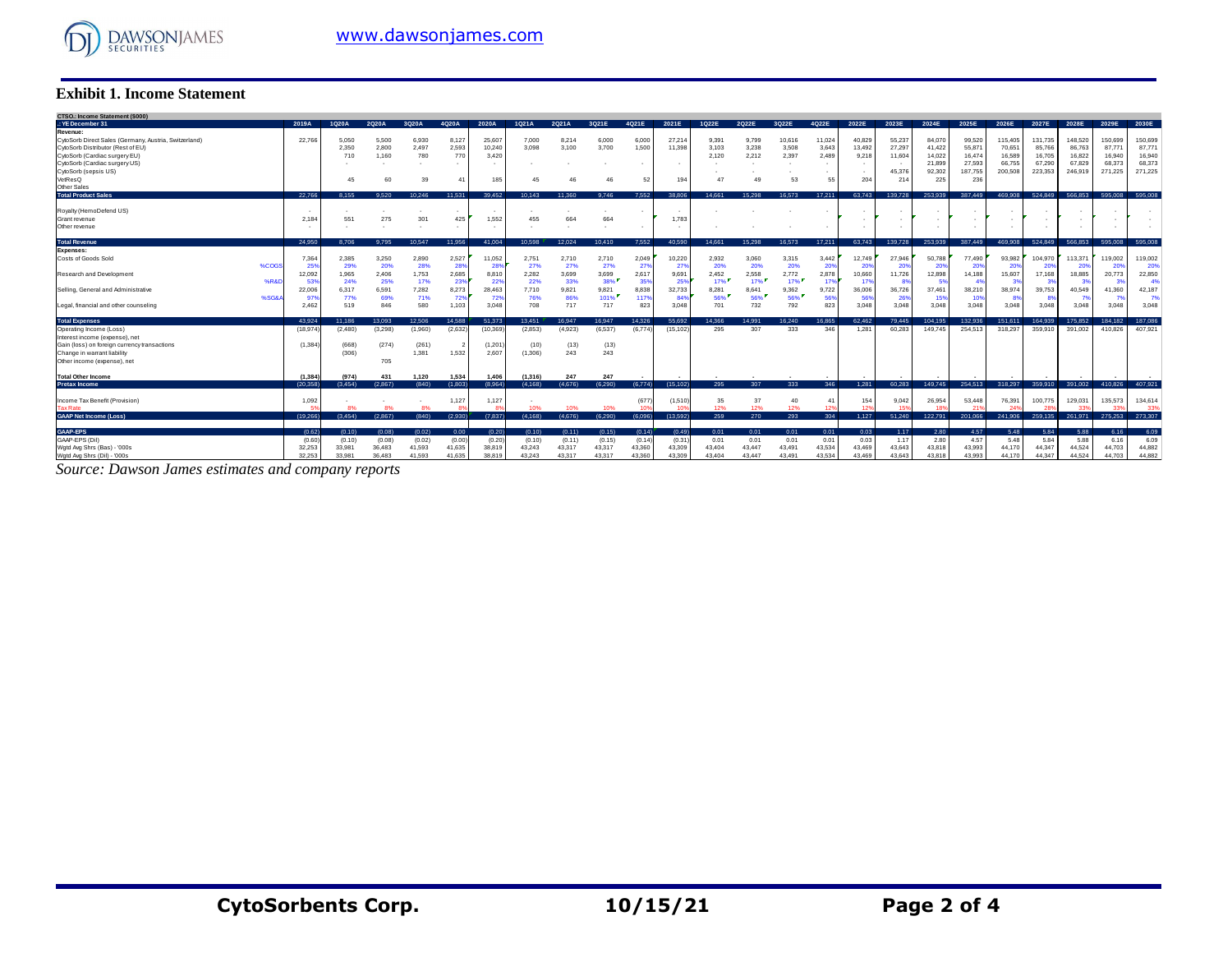#### **Important Disclosures:**

**DAWSONIAMES** 



| Price target and rating changes over the past three years:           |
|----------------------------------------------------------------------|
| Initiated – Buy – July 11, 2019 – Price Target $$15.00$              |
| Update – Buy – August 12, 2019 – Price Target $$15.00$               |
| Update – Buy – August 15, 2019 – Price Target $$15.00$               |
| Update – Buy – August 19, 2019 – Price Target $$15.00$               |
| Update – Buy – November 6, 2019 – Price Target \$15.00               |
| Update – Buy – February 19, 2020 – Price Target $$15.00$             |
| Price Target Increase – Buy – March 9, $2020$ – Price Target \$17.00 |
| Update – Buy – March 25, 2020 – Price Target $$17.00$                |
| Update – Buy – April 13, 2020 – Price Target $$17.00$                |
| Update – Buy – May 6, 2020 – Price Target $$17.00$                   |
| Update – Buy – June 9, 2020 – Price Target $$17.00$                  |
| Update - Buy - July 31, $2020$ - Price Target \$15.00                |
| Update – Buy – August 12, $2020$ – Price Target \$16.00              |
| Update – Buy – September 16, 2020 – Price Target $$16,00$            |
| Update – Buy – October 14, 2020 – Price Target $$16.00$              |
| Update – Buy – November 5, 2020 – Price Target $$16.00$              |
| Update – Buy – December 2, 2020 – Price Target $$16.00$              |
| Update – Buy – January 12, 2021 – Price Target $$16.00$              |
| Update – Buy – January 19, 2021 – Price Target $$16.00$              |
| Update – Buy – April 20, 2021 – Price Target $$16.00$                |
| Update – Buy – May 6, 2021 – Price Target $$16.00$                   |
| Update – Buy – July 6, 2021 – Price Target $$16.00$                  |
| Update – Buy – September 1, 2021 – Price Target $$16.00$             |
| Update – Buy – October 15, 2021 – Price Target $$16.00$              |

Dawson James Securities, Inc. (the "Firm") is a member of the Financial Industry Regulatory Authority ("FINRA") and the Securities Investor Protection Corporation ("SIPC").

The Firm does not make a market in the securities of the subject Company (s). The Firm has NOT engaged in investment banking relationships with CTSO in the prior twelve months, as a manager or co-manager of a public offering and has NOT received compensation resulting from those relationships. The Firm may seek compensation for investment banking services in the future from the subject Company (s). The Firm has received other compensation from the subject Company (s) in the last 12 months for services unrelated to managing or co-managing of a public offering.

Neither the research analyst(s) whose name appears on this report nor any member of his (their) household is an officer, director or advisory board member of these companies. The Firm and/or its directors and employees may own securities of the Company (s) in this report and may increase or decrease holdings in the future. As of September 31, 2021, the Firm as a whole did not beneficially own 1% or more of any class of common equity securities of the subject company(s) of this report. The Firm, its officers, directors, analysts or